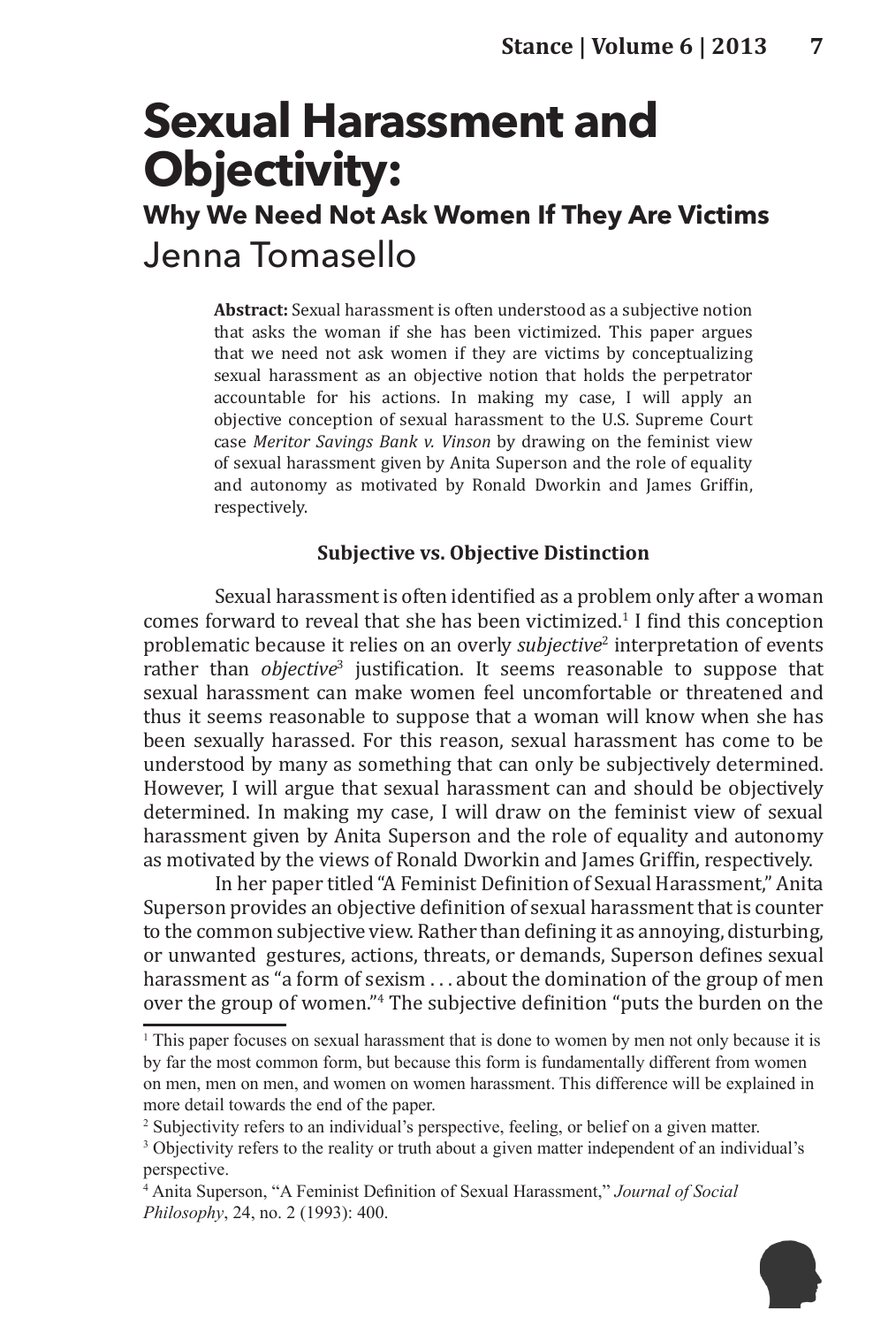victim" to establish whether she was sexually harassed, whereas the objective definition asks "whether the behavior . . . expresses and perpetuates the attitude that the victim and members of her sex are inferior."<sup>5</sup> In other words, the subjective version asks the victim whether she has been harassed, while the objective version suggests that a woman could be harassed and not know it. Using moral concepts like equality and autonomy, this paper argues for an objective conception of sexual harassment in order to hold the perpetrator accountable for his actions, rather than place the burden of proof on the victim.

To illustrate the difference between the subjective and objective conception of sexual harassment, consider the case of *Meritor Savings Bank v. Vinson*. Mechelle Vinson filed suit against her former employer, claiming that over the course of the four years she worked there, she was repeatedly harassed by her supervisor Sidney Taylor. Vinson brought forth five accusations against Taylor. The first incident occurred shortly after she was hired when Taylor invited Vinson out to dinner and while out, suggested they go to a motel to have sex. Vinson initially refused, but eventually agreed for fear of losing her job. After the motel incident, Taylor made repeated demands for sexual favors both during and after business hours in which Vinson estimated that she had intercourse with him some 40 or 50 times. Later, Taylor fondled Vinson in front of other employees. Taylor also followed Vinson into the women's restroom and exposed himself to her. And finally, while alone in the women's bathroom, Taylor forcibly raped Vinson on several occasions. Taylor denied all the allegations, claiming that he never made suggestive remarks, fondled, had sexual intercourse, or even asked Vinson to do so. These accusations that were brought forth ultimately influenced the trial court's subjective reasoning in determining the ruling of this case.

The trial court found that Vinson was not a victim of sexual harassment because her sexual "relationship" with Taylor was "voluntary" based on her "willingness" to participate in the sexual acts. The trial court seems to be appealing to the myth that women "welcome, ask for, or deserve" harassment.<sup>6</sup> On this view, men are justified in catcalling, fondling, or making suggestive sexual remarks because women who flirt or dress "provocatively" should expect such harassing treatment. This myth arises out of a flawed subjective conception of sexual harassment because it questions the behavior of the victim rather than the actions of the perpetrator. Presumably, a woman who playfully tosses her hair or wears a short, formfitting dress cannot find sexual remarks annoying or be disturbed by grabbing because she has invited men to act in that way. Since the subjective version asks the victim whether the treatment was welcomed, sexual harassment becomes a question of whether a woman has good reason to feel victimized.

Vinson appealed the decision and her case eventually made it to the United States Supreme Court where the ruling was reversed. The Supreme Court argued that the trial court "erroneously focused on the 'voluntariness' of [Vinson's] participation in the claimed sexual episodes" and should have questioned whether or not the "alleged sexual advancements

<sup>5</sup> Ibid., 403-5.

<sup>6</sup> Ibid., 402.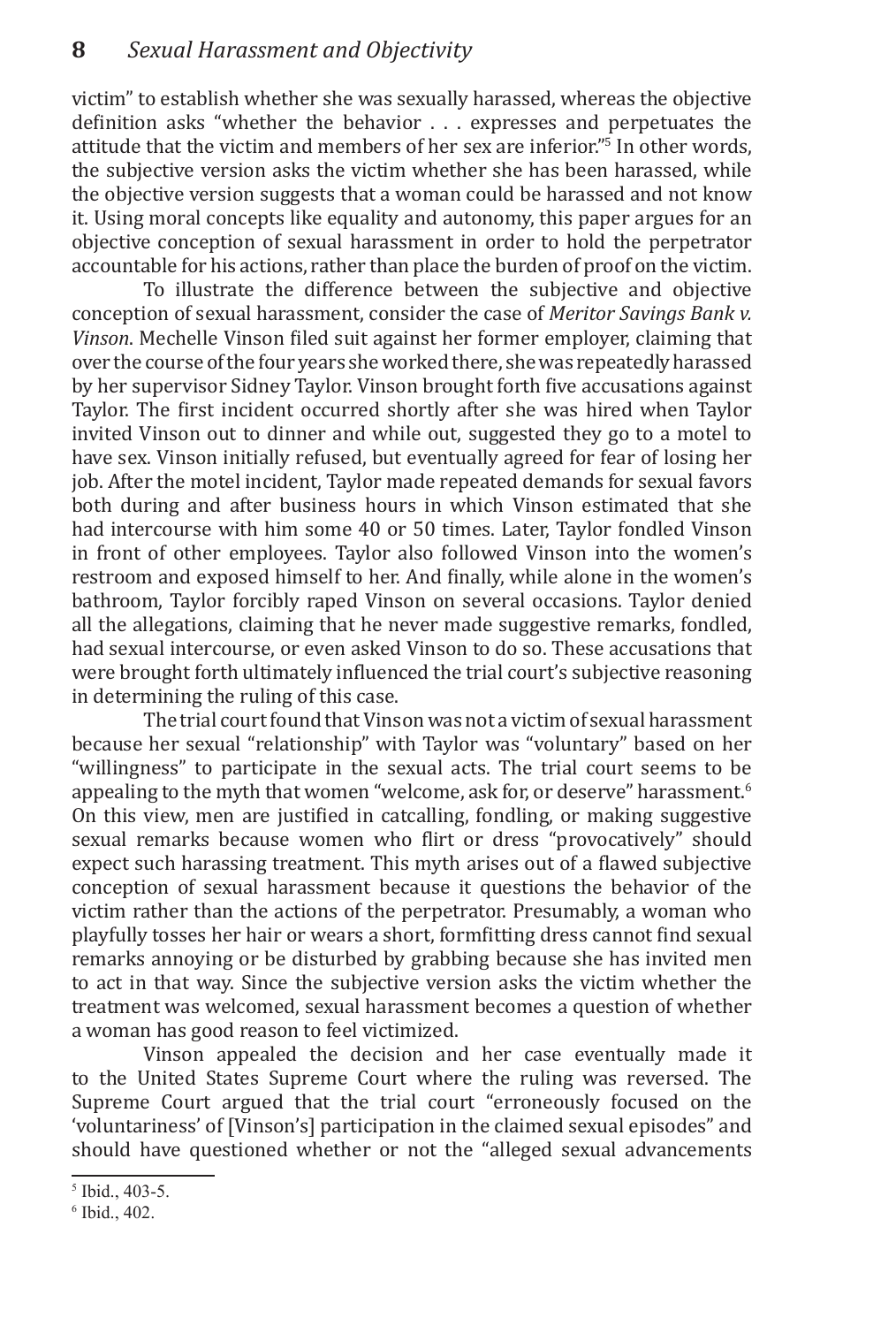were unwelcomed."<sup>7</sup> Contrary to the trial court's tacit endorsement of the "women ask for it" myth, the Supreme Court ruled that Vinson was a victim of sexual harassment because of the "hostile work environment" created by the "unwelcomed" sexual advances made by Taylor.<sup>8</sup> Notice here that even though the Supreme Court recognized that the trial court made a mistake by claiming Vinson was a willing participant, the Court still relied on a subjective conception of sexual harassment to arrive at their verdict.

It is important to note that women often know when they have been sexually harassed. However, I am arguing for objective justification of sexual harassment, rather than subjective, because I think there are cases in which women are mistaken. I believe there are cases of women 1) having been sexually harassed and failing to recognize it, 2) having been sexually harassed and recognizing it, but failing to react properly, and 3) perceiving something as sexual harassment when it was not. For example, suppose, for the sake of argument, there are six coworkers (three male and three female) having lunch together in the employee break room. Their boss enters, interjecting into the conversation by telling a sexist joke that is directed at the three women in the room. The first woman laughs along with her boss and the other men in the room, unaware of the problematic nature of the joke. The second woman nervously laughs along and even though she is angry and offended by the joke, decides not to speak up for fear of making the situation even more uncomfortable. The third woman does not laugh because she, like the second woman, is angry and offended by the joke, but does decide to speak up and express why she finds the joke problematic rather than funny. The three different reactions of the women speak to the problem of identifying sexual harassment by evaluating a victim's reaction. The thought experiment is intended to illustrate that all three women were sexually harassed even though one did not realize, one realized but chose not to respond, and one realized and responded accordingly. It could be inferred by the reactions of the first and second women that sexual harassment did not take place because the sexist joke did not elicit a response indicating that the comment was unwanted. It seems that there are situations in which a woman's reaction is a poor indicator of sexual harassment, and it is because of those situations that I think a victim's reaction is not as important or as good of an indicator as the perpetrator's action.

In sum, *Meritor Savings Bank v. Vinson* is exactly the kind of case that is troublesome because it embodies the problematic nature of the subjective definition of sexual harassment. The trial court held that Vinson *was not* a victim of sexual harassment because of the "voluntariness" of her participation in the repeated sexual incidents. However, the Supreme Court held that Vinson *was* a victim of sexual harassment because the sexual advances, though they were not involuntary, were "unwanted." Both courts approached the issue in subjective terms that asked Vinson whether she was a victim of sexual harassment, and neither asked whether Taylor's actions expressed a view that women are inferior to men. Placing the burden of proof on the victim to prove that she has been sexually harassed perpetuates the existing power structure



<sup>7</sup> *Meritor Savings Bank v. Vinson,* 477 U.S. 57 (1986): 67-8.

<sup>8</sup> Ibid., 63-9.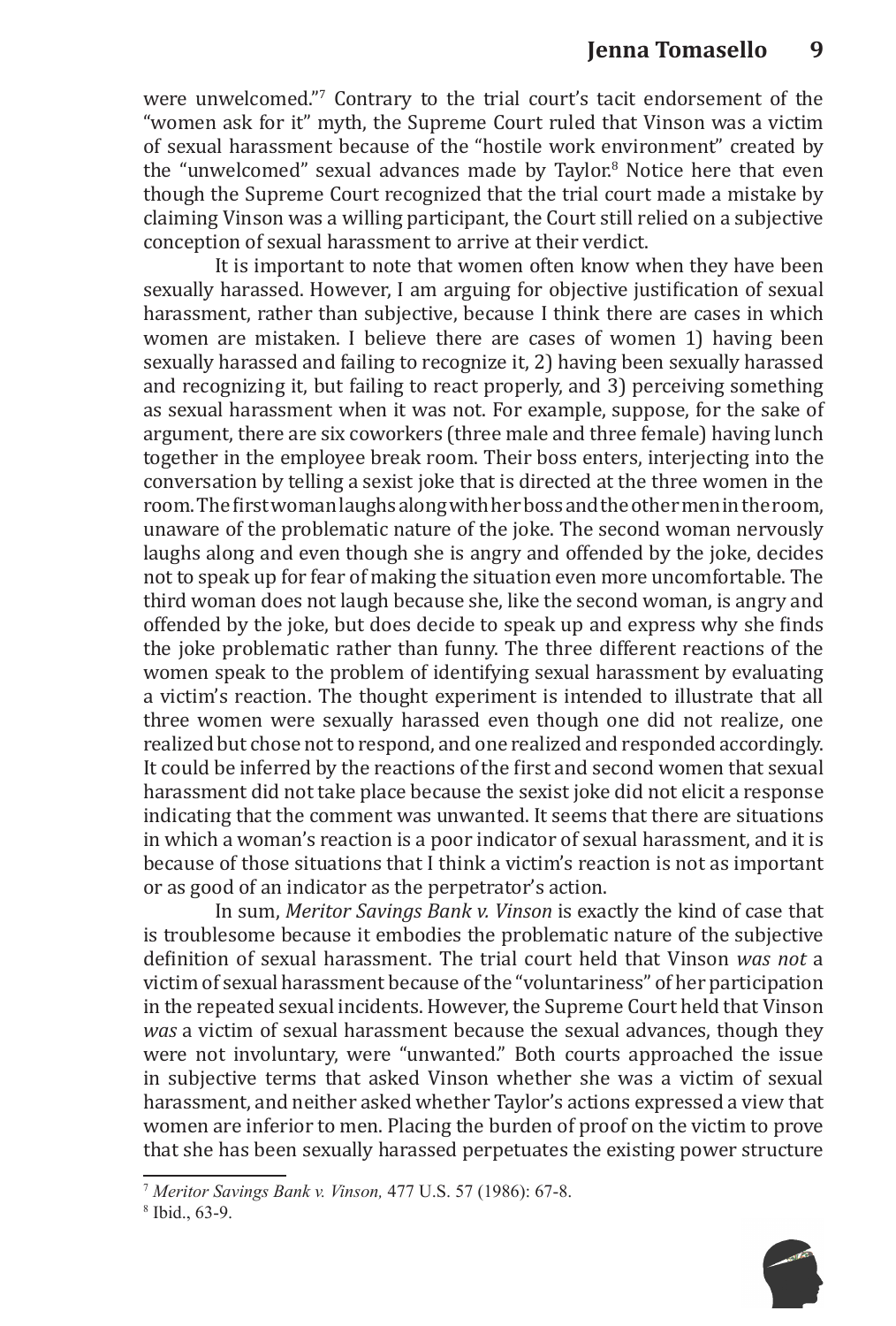of the sexes and does not explore the possibility that the perpetrator's actions project the false view that the sexes are unequal in worth. Although I concur with the Supreme Court's ruling, I disagree with their reasoning because I believe that an objective conception should have been applied in determining that Vinson was a victim of sexual harassment. Taylor should have been held accountable for his actions, and his accountability should not have relied on Vinson proving that she was a victim to the Court.

## **The Role of Equality**

In order to illustrate how objectivity can and should be applied to sexual harassment cases, a moral component should be introduced. Ronald Dworkin makes a distinction between rules and principles.<sup>9</sup> Rules are "all or nothing." For example, the legal drinking age is 21, or it is not. It could be the case that the legal drinking age is 18, but it is not because the 'rules' in place state otherwise. Principles, by contrast, lack the precision of a rule. For example, fairness is a fundamental principle that is recognized as valuable, but there is room to disagree about how it applies to a particular case. Rules and principles are both objective concepts; however, rules are sharply defined and principles make up a broad constellation of values.

Consider the role equality plays in the *Vinson* case. According to Dworkin, since equality is a fundamental principle that is recognized as valuable, anything that does not adhere to the principle of equality by suggesting, promoting, or allowing inequality is wrong. It could never be the case that suggesting, promoting, or allowing inequality is right, unless equality is in conflict with some other principle and consequently trumped. Therefore, given any dilemma, if there are two or more principles in conflict, one must weigh the significance of each, decide which is most important, and prioritize that principle over the other(s). Vinson was a victim of sexual harassment because the sexual advances made by Taylor contributed to an inequality among men and women and therefore violated this fundamental moral principle. In Superson's words, suggestive sexual remarks, fondling, sexual intercourse, and rape are ways of expressing a "domination of the group of men over the group of women."10 These forms of harassment express and perpetuate the idea that women are inferior to men and that the sexes are unequal in worth. Since there are no conflicting principles in this case, and because equality is recognized as good, it is clear that Vinson was a victim of sexual harassment. Vinson was a victim not because Taylor's actions were "unwanted"—it is likely they were—rather, Vinson was a victim of sexual harassment because Taylor's actions violated the principle of equality that is objectively recognized as fundamentally valuable.

Dworkin's objective principle demonstrates that Vinson was a victim of sexual harassment. Taylor's actions were wrong not because they caused specific harm to Vinson, but because they reinforced a belief that women are

<sup>9</sup> Ronald Dworkin, "Is Law a System of Rules?" in *The Philosophy of Law* (Oxford: Oxford University Press, 1977).

 $10$  Superson, 400.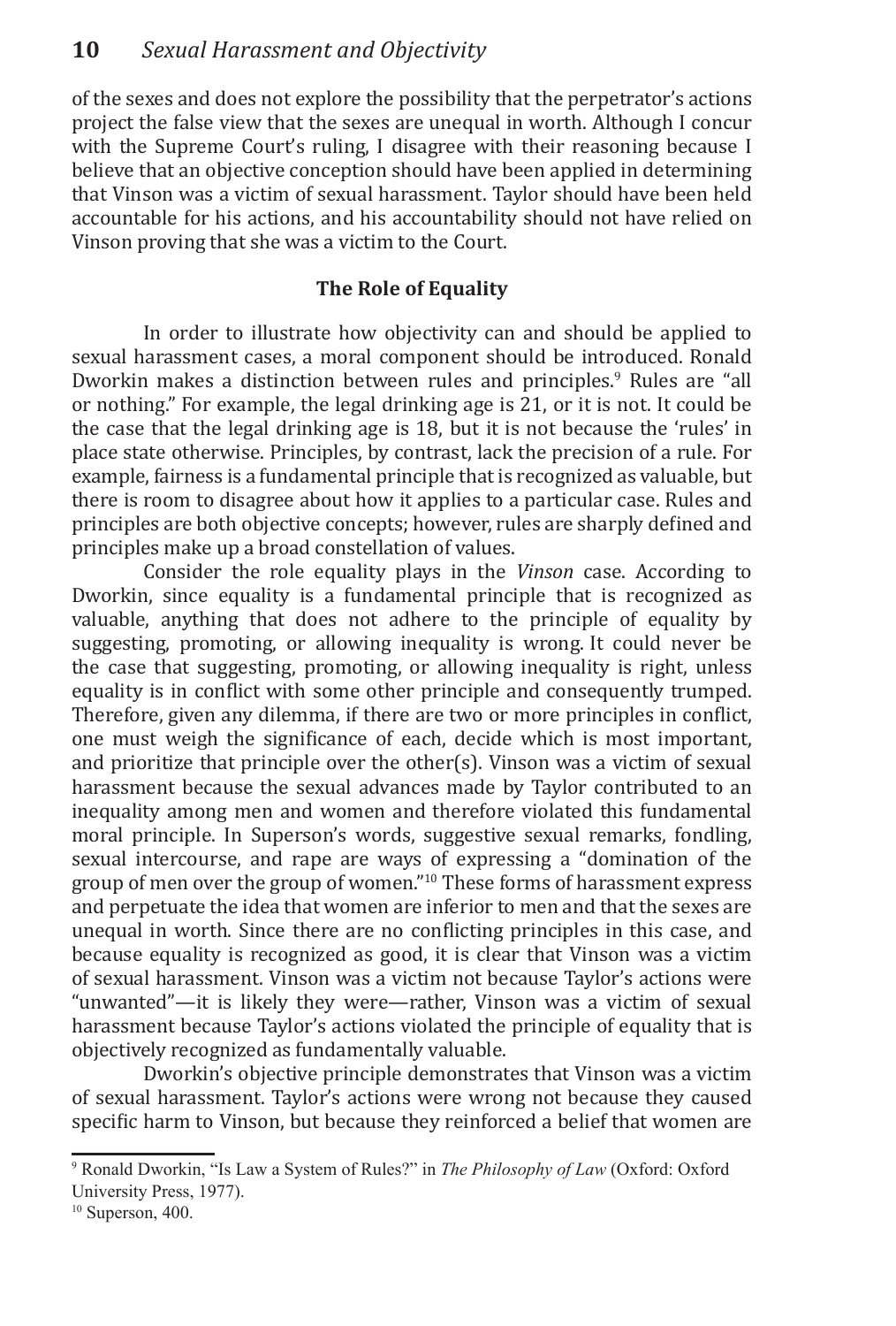unequal to men. In Superson's words, "sexual harassment is designed to 'keep women in their place' as men see it."11 Therefore, sexual harassment violates the principle of equality because it suggests that women are inferior to men. Unlike the reasoning of both courts that relied on subjective notions like "willingness" and "unwanted," the analysis of Dworkin's principle of equality offers objective justification. Taylor violated the principle of equality not because his actions were annoying or disturbing, but because they expressed the belief that the sexes are unequal in worth. Such sexist attitudes not only perpetuate sexism that harms women collectively as a group, but it undermines the principle of equality that we all recognize as good.

#### **The Role of Autonomy**

In order to further illustrate how sexual harassment cases can and should be objectively determined, I will now shift the discussion from moral principles to human rights. James Griffin explains the concept of human rights as being grounded in two ideas: personhood and practicalities.12 He believes that the ability to make self-governing choices (i.e., autonomy), not have others interfere with our choices (i.e., liberty), and have minimal provisions guaranteed in order to make choices (i.e., food, water, shelter, etc.) is necessary for personhood. Griffin offers practicalities as a way of "drawing the line" between which rights warrant protection and which do not. For example, according to Griffin, liberty is a right necessary for personhood, and rights derived out of liberty include rights of speech, religion, and assembly. However, in the United States, freedom of press is typically included in the above mentioned list of freedoms, but unlike the other rights, it is not a necessary right for personhood in all places of the world. As a matter of practical consideration, in the first world, freedom of press might be a necessary liberty for personhood, but it is likely not necessary in the third world. This is because what it means to be a functioning human in the third world is very different from what it means to be a functioning human in the first world. Similarly, the health needs of men and women are going to look very different given practicalities. It would not be necessary that all people have access to a pap smear or a prostate examination. Given anatomy and the different health needs of men and women, it would not make sense to provide men with pap smears and women with prostate examinations. This is because what it means to be healthy and functioning as a man is different from what it means to be healthy and functioning as a woman.

According to Griffin, autonomy, liberty, and minimal provision are needed for humans to function as humans. Vinson was a victim of sexual harassment, not because Taylor's actions were "unwanted," but because his actions undermined Vinson's personhood status. Taylor violated Vinson's right to autonomy because his actions had an impact on how she was able to govern her life. Even if Vinson was "willing" to participate in the sexual

<sup>12</sup> James Griffin, "First Steps in an Account of Human Rights," in *On Human Rights* (Oxford: Oxford University Press, 2008).



<sup>&</sup>lt;sup>11</sup> Ibid., 402.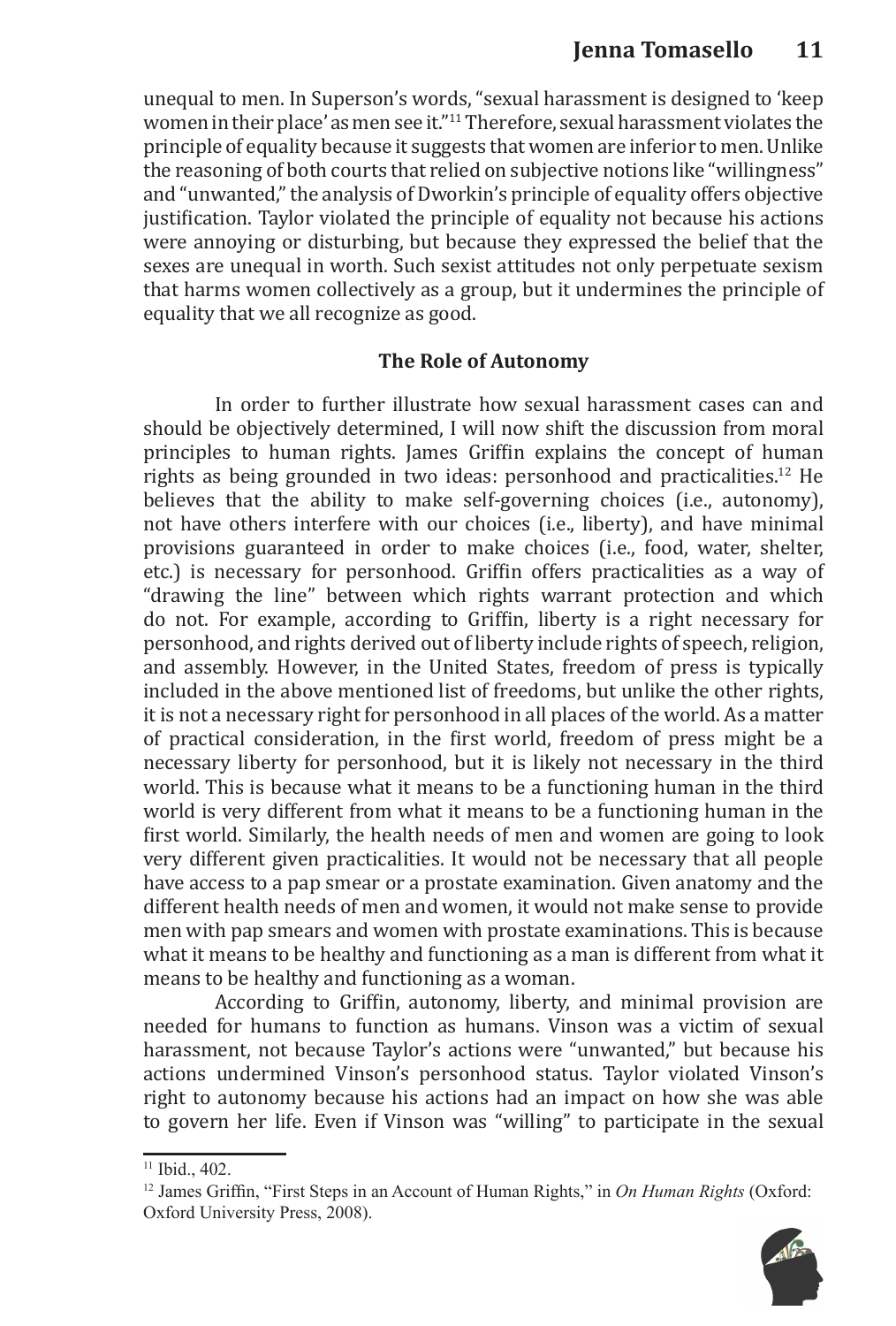acts with Taylor, her ability to make an autonomous decision was obscured because she was afraid she might lose her job. When a power imbalance exists—as it always does in an employer/employee relationship—there is a level of manipulation available to an employer to abuse. Taylor was able to use his position of power to his advantage because even though Vinson "agreed" to participate in the sexual "relationship," she was not making a truly autonomous choice to do so. Vinson did not freely choose; rather, she was coerced into the sexual relationship because she had to weigh the consequences of the sexual relationship with the consequences of losing her job. As a matter of practical consideration, Taylor's actions did not allow for Vinson to freely exercise her autonomy given the needs of a female employee working under the supervision of a male employer. Furthermore, since Vinson was unable to act as an autonomous agent and a right to autonomy is necessary for personhood, it follows that she did not meet Griffin's minimal requirement for personhood that all people are owed in virtue of being human.

Vinson was a victim of sexual harassment because her personhood was undermined when her right to autonomy was unreasonably restricted. As humans, our autonomy is always restricted to a certain degree to ensure that we do not harm others. For example, I do not have the freedom to murder my ex-lover even though I might want to, because restricting my freedom to kill another person is a reasonable restriction of my autonomy. Murdering my exlover is not going to inhibit my ability to function as a human agent. Similarly, employers are able to reasonably restrict the autonomy of their employees by requiring that they show up to work on time, complete their designated tasks, refrain from revealing the business secrets of the company, etc. Notice how not one of these restrictions hinders an employee's ability to function as a human agent. An unreasonable restriction of an employee's autonomy would be requiring the employee to work more hours per week than the maximum allotted, perform dangerous tasks unrelated to the job, or participate in a "hostile work environment." Clearly, any of these restrictions can affect an employee's ability to function as a human agent, whether the worry is death or abuse in verbal, physical, or sexual forms. This case demonstrates an unreasonable restriction of Vinson's autonomy because she was forced to weigh the consequences of a sexual relationship to losing her job at the bank. Vinson understood her participation in the sexual acts could ensure or inhibit her ability to function as a human agent because a job is going to ensure that minimal provisions are attainable.

#### **Does Sex Matter?**

It is important to consider cases in which women sexually harass men, men harass men, and women harass women. While I am not trying to suggest that such cases do not exist, sexual harassment in which the woman is the victim and the man is the perpetrator is fundamentally different from these other forms. It is true that regardless of Vinson's sex, the principles of equality and autonomy would have still been violated, but the fact that Vinson was a woman and Taylor was a man is important because it illuminates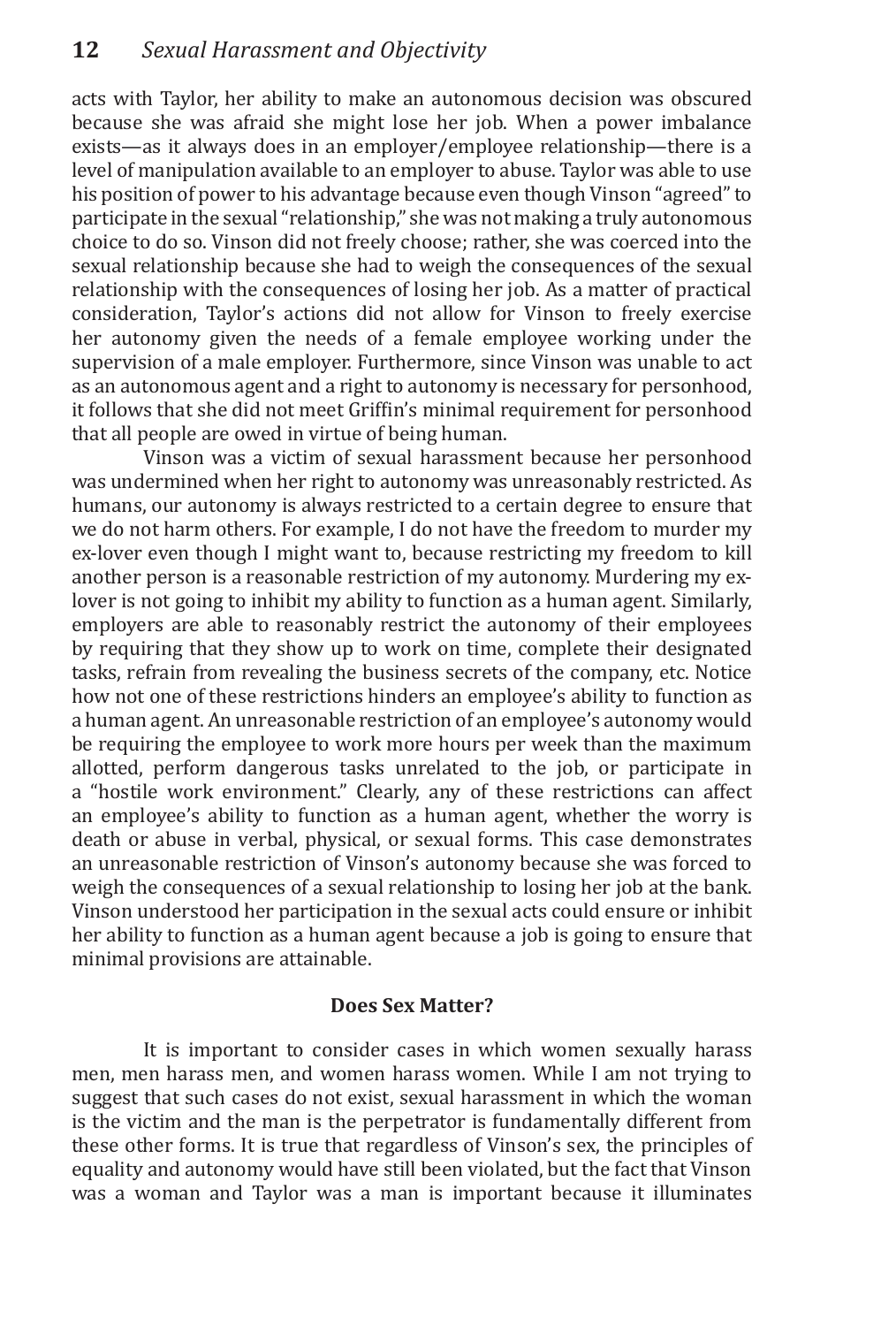the troublesome power structure that exists between the sexes. Superson states "women cannot harm or degrade or dominate men as a group, for it is impossible to send the message that one dominates if one does not dominate."<sup>13</sup> While I agree with Superson that women cannot remind men that they are inferior because of their sex since society is not structured in such a way, I do not want to discount other forms of sexual harassment.

Individuals, regardless of their sex and the sex of the harasser, can be sexually harassed. Superson's feminist definition of sexual harassment defines it as the "the domination of the group of men over the group of women."<sup>14</sup> Her definition highlights that sexual harassment of women by men has a profoundly negative impact on women as a group. Not only does sexual harassment harm the individual, it harms all women because it perpetuates the false belief that women are inferior to men. The *Vinson* case highlights how Taylor's actions not only caused specific harm to Vinson by undermining her autonomy, but also expressed an inequality among the sexes that suggests men are superior to women. Other forms of sexual harassment do not have this same impact. Yes, the individual being harassed is harmed, but the group to which the individual belongs is not being harmed because the harassment does not derive from the sexist attitudes associated with one's membership in a particular group. Superson acknowledges that "if the sexist roles predominant in our society were reversed, women could sexually harass men."15 Therefore, the reason she denies other forms of sexual harassment is because they are not going to have the same impact given the sexist roles that exist in society. Ultimately, what is most important about Superson's definition of sexual harassment is that it is based in the ability for one group to dominate another group, rather than the ability for one individual to harm another individual.

In sum, sex does matter in this case because the type of sexual harassment that is done to women by men is significantly different from other forms due to the impact it has on women collectively as a group. While that is not to say other forms do not exist, it is important to note that these forms do not elicit harm beyond what is faced by the individual being harassed. This is because society is not structured to evoke the domination of the group of women over the group of men or the domination of either sex on themselves.

#### **Conclusion**

Sexual harassment is typically understood as a subjective notion that asks the victim whether she has been harassed. More often than not, a woman is aware when she is a victim of sexual harassment, but then the burden rests on her to prove that she has been victimized. In Mechelle Vinson's case, both the trial court and the Supreme Court relied on a subjective notion of sexual harassment to arrive at their verdicts. Unlike the trial court, the Supreme Court was right to rule in favor of Vinson, but an objective conception of



<sup>&</sup>lt;sup>13</sup> Superson, 403.

<sup>14</sup> Ibid., 400.

<sup>15</sup> Ibid., 403.